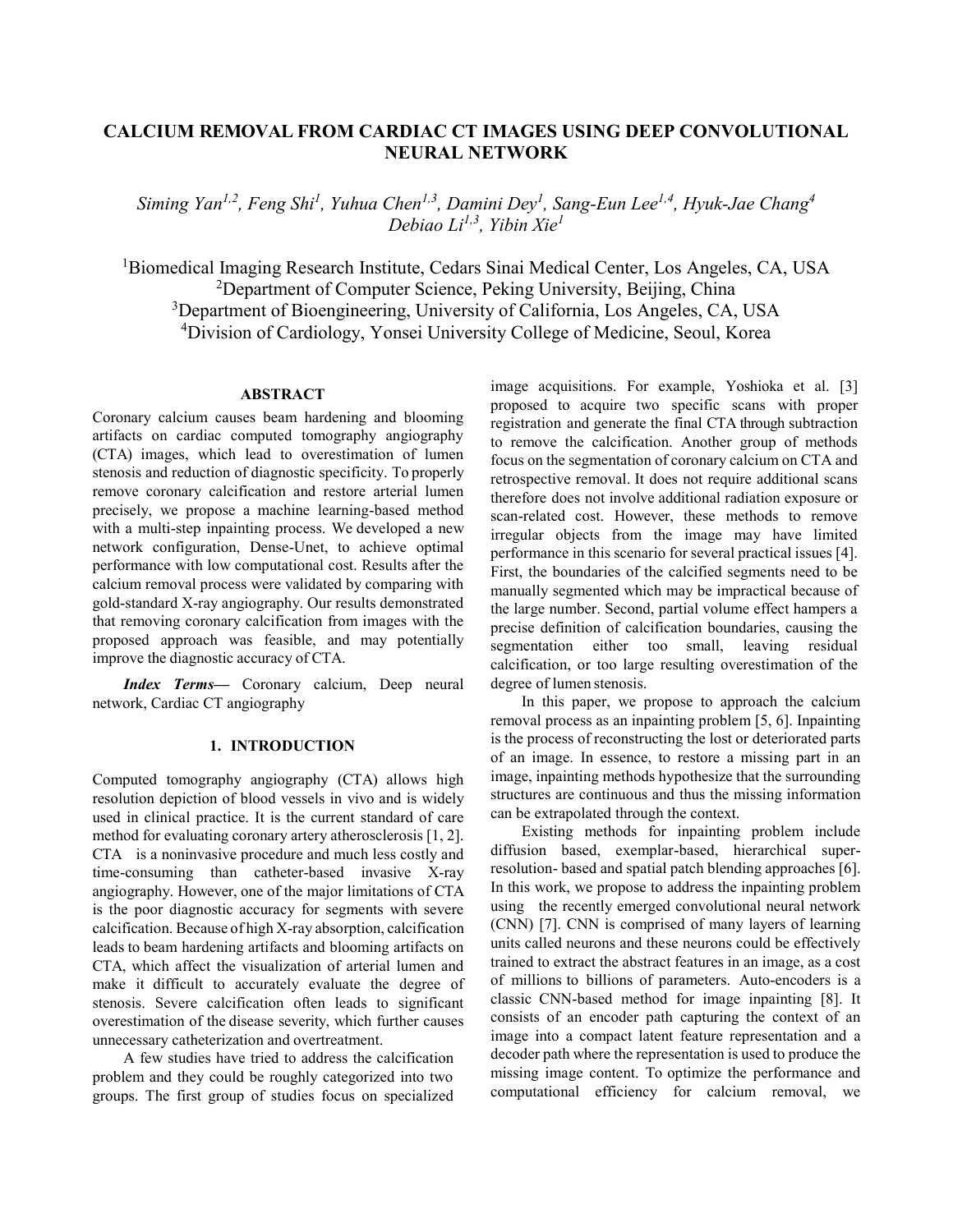

Fig. 1. The schematic of the proposed Dense-Unet. Three 12-layer dense blocks are shown in the network.

developed a new network architecture based on the The rest of the paper is aforementioned networks. organized as: in Section 2, our proposed approach is presented in detail; in Section 3, experimental results are reported; in Section 4, conclusions of our study are summarized.

# 2. PROPOSED APPROACH

To formulate the coronary calcification removal process as an inpainting problem, we treated the regions with calcification as deteriorated parts of the image. Also, since the calcification boundary was irregular and difficult to draw, small regular cubic masks were used to remove and reconstruct the calcified segments, in a sliding window manner. The input CT images were divided into overlapping 3D patches and an in- painting mask was defined in the center of each patch. We used fixed size inpainting mask at the center of the image, so that information of surrounding structures could be consistently used to restore the missing information. For CNN architecture, we propose an end-toend architecture, Dense-Unet, which uses a Unet-like structure [9, 10] with encoder and decoder paths and shortcut connections, as well as injected dense blocks [11] to significantly reduce the number of parameters and accelerate the training process. Details of our approach are provided in the following subsections.

#### 2.1. Data Preparation

Our training dataset includes CT images from 60 patients with isotropic 0.47mm resolution, acquired by a clinical scanner (SOMATOM Definition Flash, Siemens, Germany). The volume of calcification was relatively small, as most of which are about 100 voxels. Small patches with the size of  $32x32x32$  were extracted from the original image. Since calcified segments were located in the center region of  $160x160x64$  in every image, patches were sampled in this area at a frequency of  $10x10x4$  in each dimension with 50%

overlapping. Together, we have 24000 patches from all subjects. These patches were further flipped in each of the three dimensions for data augmentation. We then defined the inpainting mask as a cubic box in the center of each patch with size of  $16x16x16$ . The size and position of the mask was fixed to simplify and reduce the difficulty of the image restoration process.

Calcification and bones had the highest intensity in CTA images and there was no bone in the center area as we defined above. Thus, we were able to locate the calcification region with a threshold of 700 Hounsfield Unit (HU). The patches without calcification were also used in the training process in order to allow the network to restore non-calcified segments. In the later testing stage, patches with calcium present were provided to the model with the calcium covered by the mask so the output image would also be calcium-free.

#### 2.2. Proposed Dense-Unet

We propose a novel Dense-Unet architecture as shown in Fig. 1. The inputs were the patches with inpainting mask. Similar to the U-net, all images went through a contracting path that was composed of convolution layers and pooling layers for hierarchical extraction of high- and low-order features. These features then underwent an expanding path to produce an upsampled result that had the same dimension as the input image. To improve the performance as well as reduce computational cost, we adopted the idea of Denseblocks from Dense-Net [11]. Three 12-layer Denseblock with a growth rate of 4 were used. Between Denseblocks, transformation layer was composed by batch normalization (BN), ReLU activation, and a 3x3x3 convolutional layer. The proposed Dense-Unet was implemented in Tensorflow [12]. All the convolution layers were padded and the output image had the same size as the input image. The loss function of our network was mean squared error (MSE). The optimization was realized with Adam gradient descent optimization. The initial learning rate was  $1e<sup>-4</sup>$  with a batch size of 3. The growth rate of denseblock was 4. A total of 70k training steps were performed in 4 hrs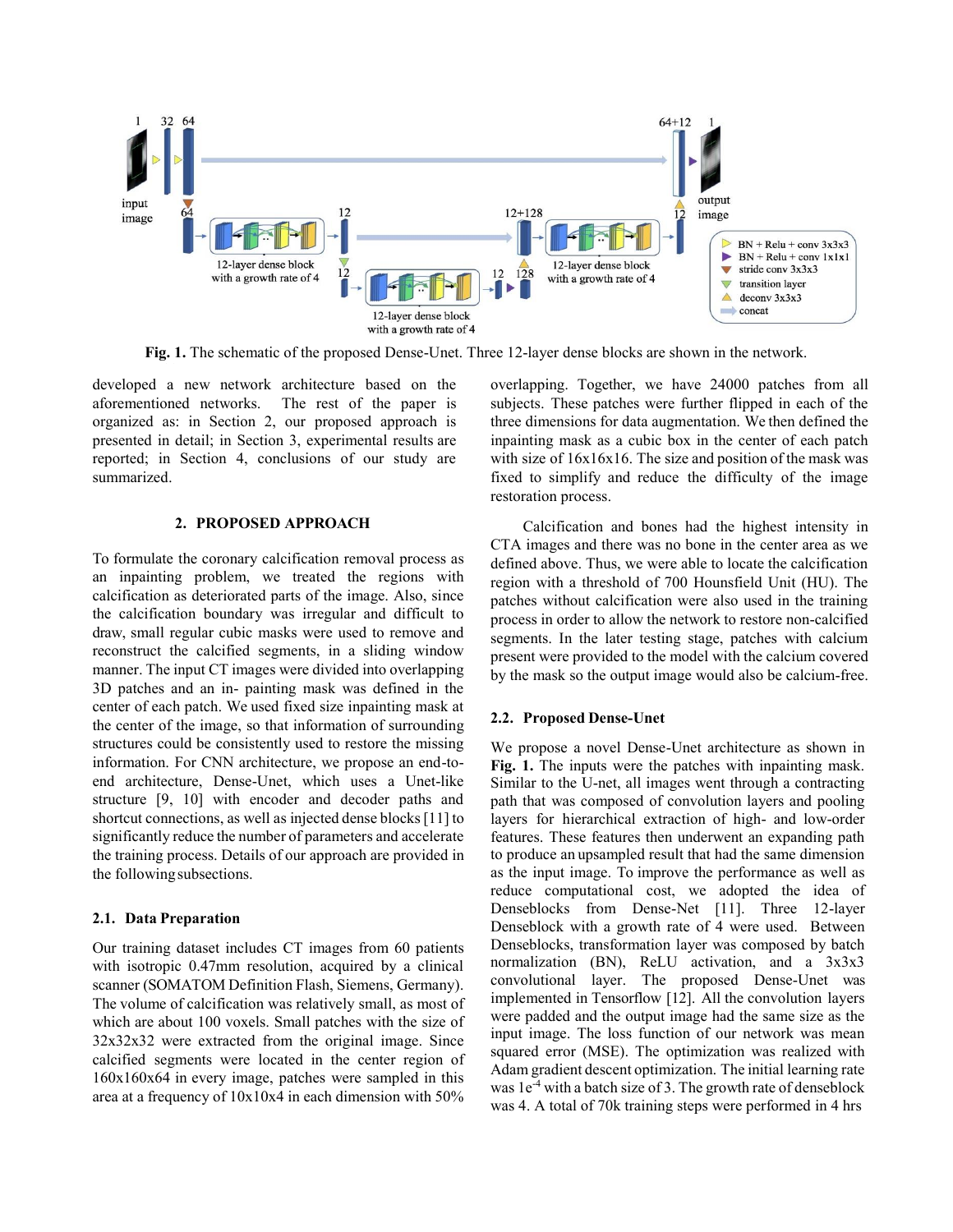

Fig. 2. Illustration of the proposed multi-step calcium removal process. A regional inpainting problem was solve progressively along the entire calcified arterial segment until all calcium is removed.

using a workstation equipped with Nvidia GeForce GTX 1080Ti 8GB GPU.

#### 2.3. Sliding Window Strategy

Ideally, the inpainting mask should cover the entire calcified region to thoroughly remove all calcium. In practice, there were thin and long calcified segments exceeding the mask size. Therefore, we designed a sliding window strategy. For example, as shown in Fig. 2, the inpainting mask moved from left to right as a sliding window, and gradually restored the image. Results showed that it was effective for a long segment recovery. Fig. 3 includes more examples of restored arterial lumen after calcium removal.



Fig. 3. Examples of restored arterial lumen after calcium removal. In (a)-(b), left figure shows the original lumen with the presence of calcification and right figure shows the restored lumen after removing calcification. (c) is a representative case in Experiment 2. The original CT showed 50% lumen stenosis at a calcified plaque on the left main segment. Calcium-removed CT showed minimal lumen stenosis at this location, which matched the finding from the X-ray angiography.

#### 3. EXPERIMENTS AND RESULTS

Besides our training dataset of the images from 60 patients CTA images, we introduced additional images from 10 patients for testing. As there was no ground truth of calciumremoved CTA image as reference, we design two experiments to validate our test results. In the first experiment, we evaluated the restoration performance at non-calcified part in the testing images. The logic of this experiment is based on the assumption that if the unseen mask in testing images could be properly restored, our method is partially justified that it may work when the mask contains calcification. In the second experiment, we quantified the level of lumen stenosis in the original and calcium-removed images, respectively, and compared the results with the gold standard X-ray angiography  $(XA)$ .

In Experiment 1, we randomly chose 20 patches with the size of 32x32x32 voxels and the inpainting mask at the center of patch with size of 16x16x16. The recovering accuracy was evaluated using MSE between the restored patch and the original patch. We compared the performance between the proposed Dense-Unet, Autoencoders, Densenet and U-net. Results of a sample patch is shown in Fig. 4, in which the results of Autoencoders showed a gap in the center of the recovered mask, whereas the proposed method provided the most consistent restoration. Fig.  $5(a)$  shows the MSE per patch for all methods in comparison. The proposed network achieved the lowest MSE among all methods. We further tested the strategies of computing MSE for the entire output



Fig. 4. Examples of the inpainting process using different approaches. The green box is the part to be recovered. (a) shows the original image; (b) shows the image with the inpainting mask as the input to the network; (c) uses Autoencoders which shows a blurred result; (d) uses Densenet, which shows minor improvements; (e) uses Unet (f) uses our proposed Dense-Unet.

image or only the inpainting mask, and the result showed that the former was better (MSE per patch 407.55 vs 4077.78). This met our expectation that the surrounding of image could play a role as regularization to make the restoring region less blurry. In addition, we compared the settings of using size of 16 inpainting mask verses size of 8, and results showed that